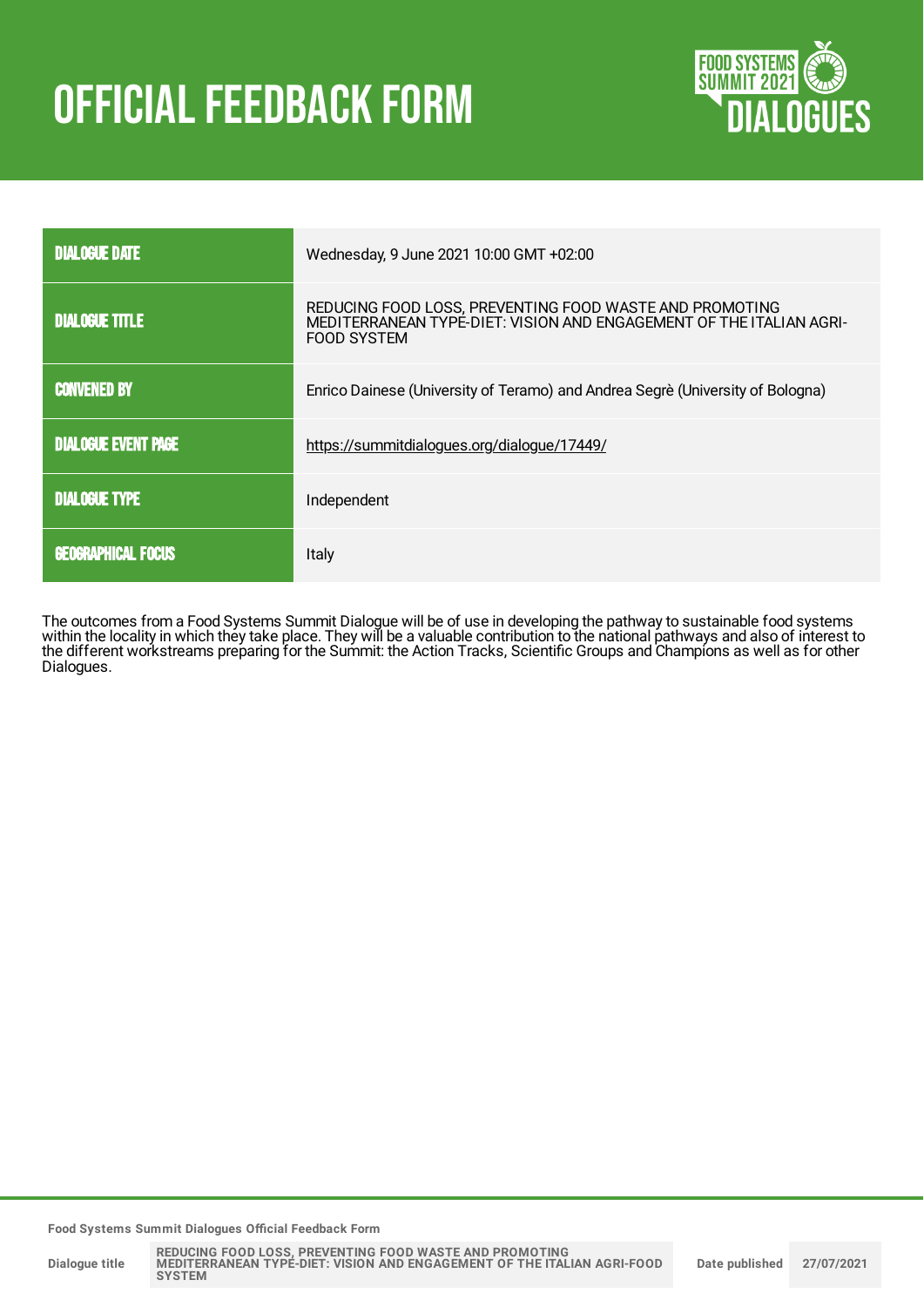## 1.PARTICIPATION



#### NUMBER OF PARTICIPANTS FROM EACH STAKEHOLDER GROUP

| Small/medium enterprise/artisan             | Workers and trade union                     |
|---------------------------------------------|---------------------------------------------|
| Large national business                     | Member of Parliament                        |
| Multi-national corporation                  | Local authority                             |
| Small-scale farmer                          | Government and national institution         |
| Medium-scale farmer                         | Regional economic community                 |
| Large-scale farmer                          | <b>United Nations</b>                       |
| Local Non-Governmental Organization         | International financial institution         |
| International Non-Governmental Organization | Private Foundation / Partnership / Alliance |
| Indigenous People                           | Consumer group                              |
| Science and academia                        | Other                                       |

**Food Systems Summit Dialogues Official Feedback Form**

**Dialogue title**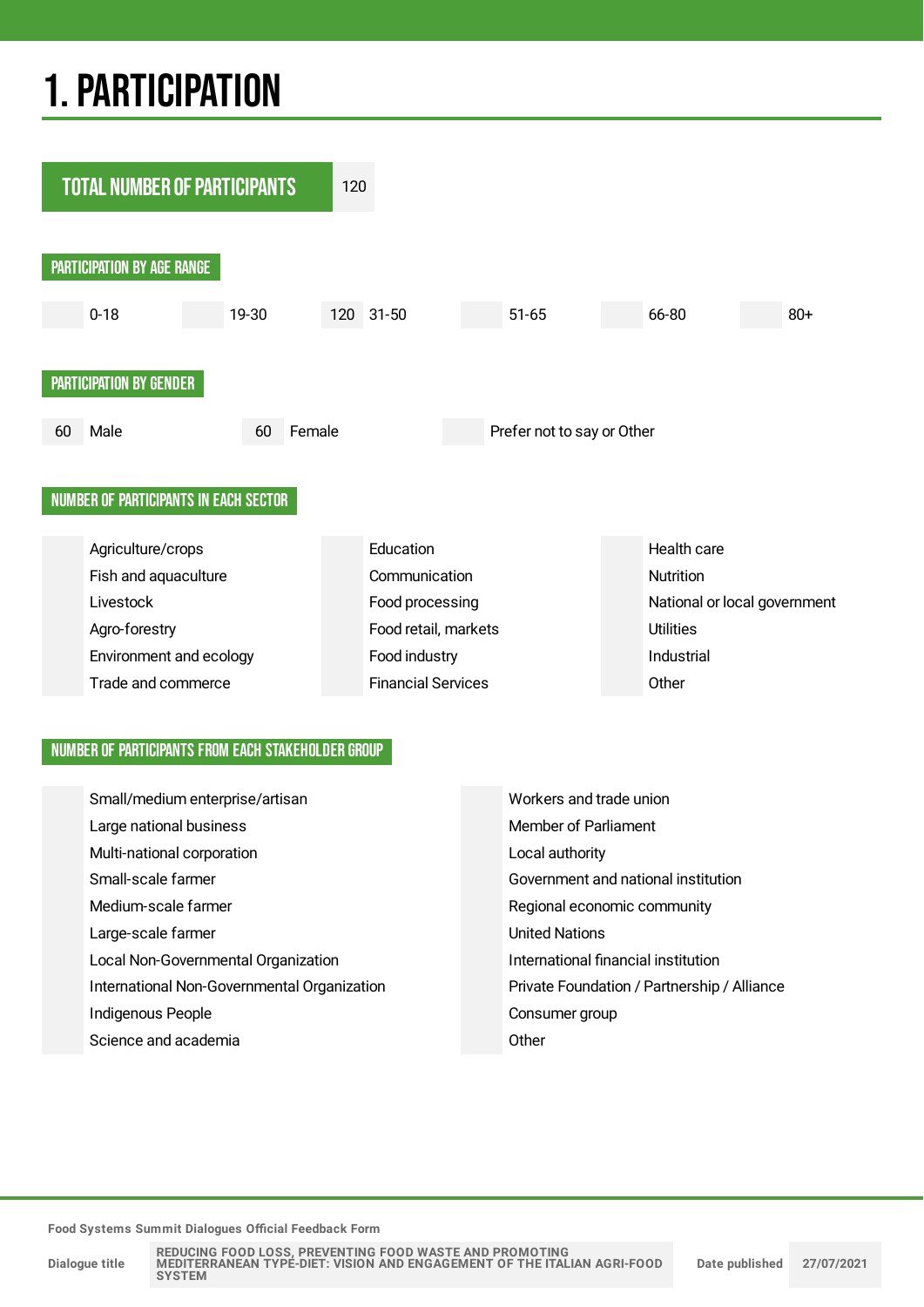## 2. PRINCIPLES OF ENGAGEMENT

HOW DID YOU ORGANIZE THE DIALOGUE SO THAT THE PRINCIPLES WERE INCORPORATED, REINFORCED AND ENHANCED?

The dialogue for the UN Food Systems Summit 2021, organized by the Universities of Teramo (Enrico Dainese) and Bologna (Andrea Segrè) together with the Conferenza nazionale per la didattica universitaria di AG.R.A.R.I.A (Stefano Colazza), is the result of the shared work of the main stakeholders of the Italian agri-food system operating nationally and internationally and is structured in four areas. The four areas / objectives were handled by: Ilaria Pertot (reducing agri-food losses in the passage from agricultural production to distribution;), Marco Lucchini (increasing the recovery of agri-food surpluses in order to improve the distribution and access to food by all), Luca Falasconi (promoting the prevention of food waste at home and outside), Elisabetta Moro (promoting the adoption of a healthy and sustainable diet, such as the Mediterranean Diet, accessible to all, in particular to the population group depleted by the pandemic). Andrea Segrè coordinated the working group together with Marco Lucchini and Enrico Dainese.

HOW DID YOUR DIALOGUE REFLECT SPECIFIC ASPECTS OF THE PRINCIPLES?

To maximize the participation and the discussion of the Principles we started two months before the dialogue inviting all the stakeholders to implement a shared document and giving suggestions on the four areas/objectives.

#### DO YOU HAVE ADVICE FOR OTHER DIALOGUE CONVENORS ABOUT APPRECIATINGTHE PRINCIPLES OF ENGAGEMENT?

Other convenors appreciated that the engagement was developed before the dialogue takes place.

**Food Systems Summit Dialogues Official Feedback Form**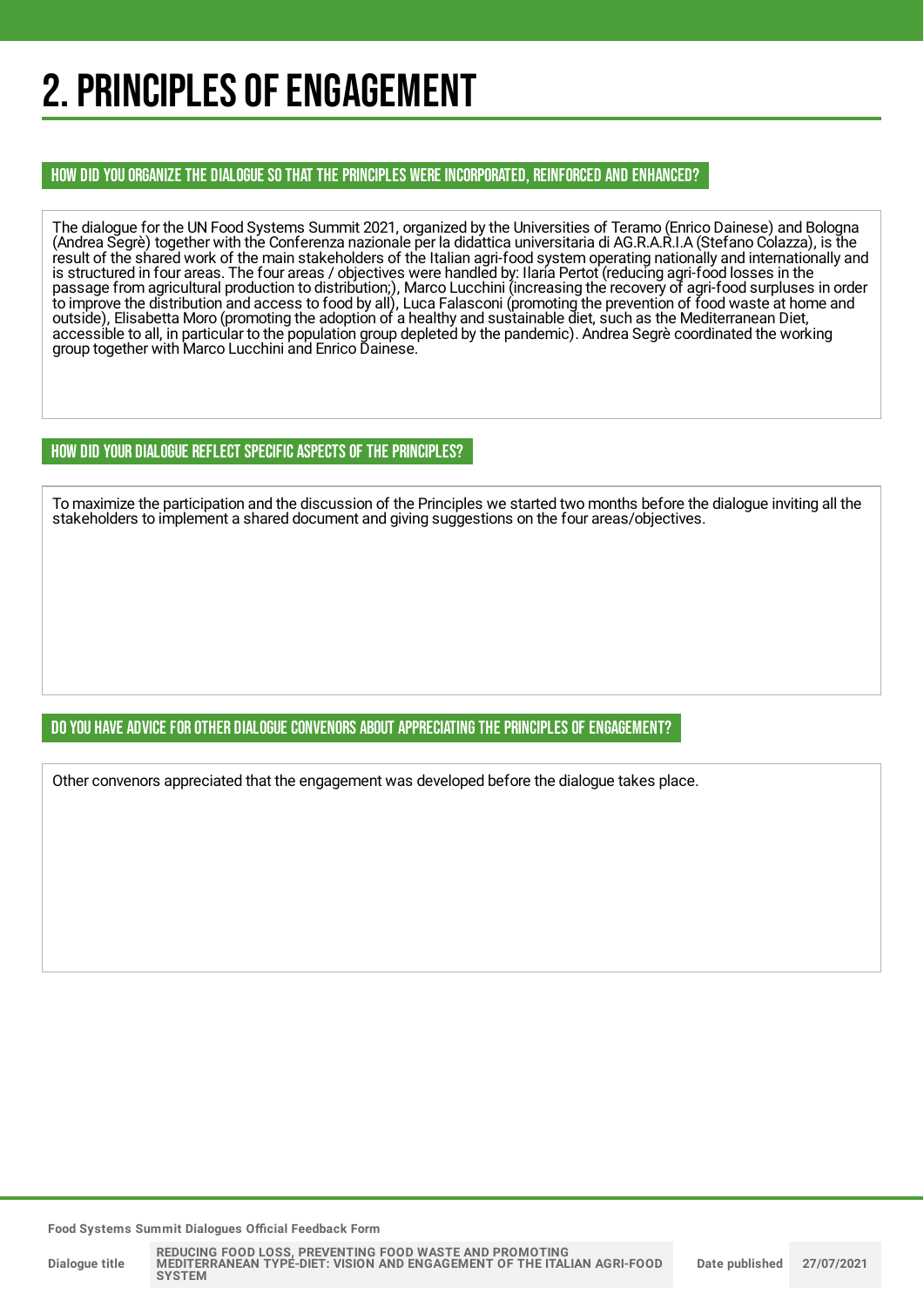## 3. METHOD

The outcomes of a Dialogue are influenced by the method that is used.

DID YOU USE THE SAME METHOD AS RECOMMENDED BYTHE CONVENORS REFERENCE MANUAL?

✓ **Yes No**

**Food Systems Summit Dialogues Official Feedback Form**

**Dialogue title**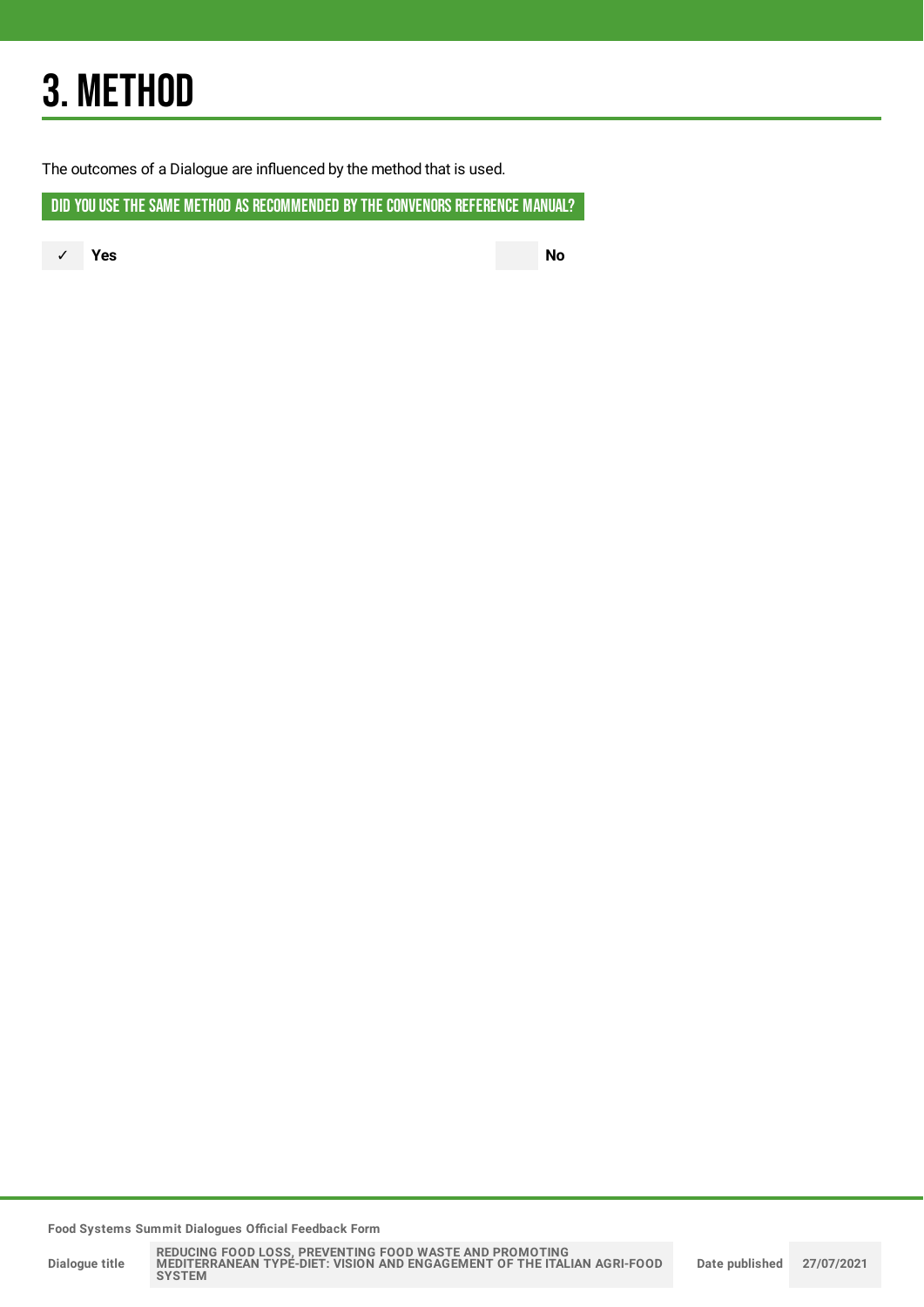## 4. DIALOGUE FOCUS & OUTCOMES

### MAJOR FOCUS

The reduction of agri-food losses, the recovery of surpluses for a better availability of food, the

prevention of waste at home and outside the home, the adoption of a healthy diet, sustainable and accessible to all, represent a challenge for our country and for the whole world, made particularly urgent by the pandemic crisis. With this in mind, the principles of the Mediterranean Diet as a model for promoting the objectives of the UN 2030 Agenda for sustainable development, with its added value linked to the number of epidemiological studies supported by solid scientific data, the enhancement of the person and recovery food education linked to the history of the territory and the preservation of biodiversity, represent essential values for stimulating the adoption of models of responsible production and consumption, also and above all with respect to the strong increase in the difficulty of accessing food with a consequent increase in food poverty during the Covid 19 pandemic. The Mediterranean Diet proposed as a sustainable nutritional strategy to reduce waste and better distribute resources by enhancing the link with history and the territory with solid scientific bases, also as a necessary element to change eating habits, reduce the environmental impact of food and link human health to that of the planet.

#### ACTION TRACKS

#### **KEYWORDS**



**Food Systems Summit Dialogues Official Feedback Form**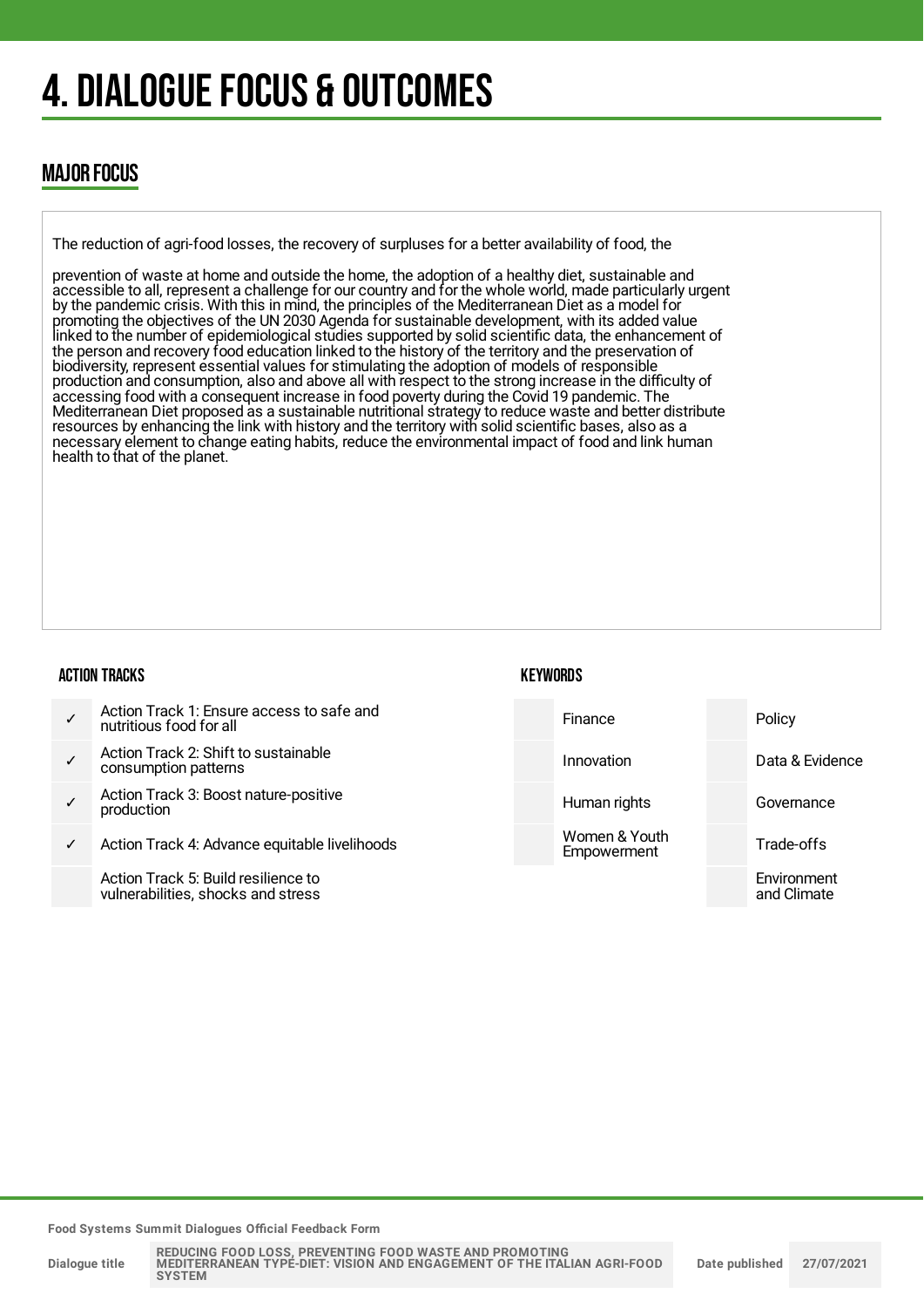### MAIN FINDINGS

The main findings of the dialogue have been discussed for each session by developing actions and commitments for each of the described area. For the section "Reducing agri-food losses in the steps from agricultural production to distribution" the following actions have been proposed: Identification of the agri-food sectors with major waste, mapping the critical points and the cause-effect links that contribute to the losses, implementing actions and monitoring their effect; Reduction of the production variability and precision agriculture; Reduction of losses from pathogens and parasites and applications of agricultural practices that favor the achievement of productions close to the productive potential of crops, in particular by promoting soil health and the use of slow-release fertilizers; Reduce rigidity to commercial aesthetic standards and offer the consumer non-standard products, but with sufficient organoleptic quality, at a lower price. More efficient and sustainable production and collection systems; Improve the conditions of transport, processing and storage of agricultural products. Agri-food education and continuous training of the supply chain operators; Guidelines, certification and branding; Supply chain and exchange between companies; research and technology transfer. For the section "Increasing the recovery of agri-food surpluses in order to improve the distribution and access to food by all" the following actions have been proposed: communication and training; sales at discounted prices, donations for social purposes and / or for animal feed; Innovation. For the section "promoting the prevention of food waste at home and outside" the following actions have been proposed: promoting greater knowledge of food by encouraging correct eating habits and promoting major home economics; collecting real qualitative-quantitative data on the situation of food waste in catering and at home with targeted monitoring, trying to go beyond the mere measurement and taking into account also the behaviours, Awareness and education of the population towards the problem of food waste, participatory school lunch service, and anti-waste collective catering; establishment of a stricter regulatory framework with increased taxation on waste creation, and creation of information systems on existing regulations, encourage the discovery of new technological solutions, system vision of the entire agri-food chain, Innovative marketing systems and application of more sustainable sales and consumption practices, sustainable conversion of domestic waste with circular economy principles, use of technological and non-technological supports for the distribution of food surpluses. For the section " promoting the adoption of a healthy and sustainable diet, such as the Mediterranean

Diet, accessible to all, in particular to sections of the population depleted by the pandemic" the following actions have been proposed: Re-launch the Mediterranean Diet as a healthy and sustainable lifestyle, Supporting and innovating local and quality agri-food production, Communicating, translating

and adapting the Mediterranean Diet to other cultures, Promoting scientific and technical comparison on the Mediterranean Diet at an international level.

#### ACTION TRACKS

|   | Action Track 1: Ensure access to safe and<br>nutritious food for all      | Finance                      | Policy                     |
|---|---------------------------------------------------------------------------|------------------------------|----------------------------|
|   | Action Track 2: Shift to sustainable<br>consumption patterns              | Innovation                   | Data & Evidence            |
|   | Action Track 3: Boost nature-positive<br>production                       | Human rights                 | Governance                 |
| ✓ | Action Track 4: Advance equitable livelihoods                             | Women & Youth<br>Empowerment | Trade-offs                 |
|   | Action Track 5: Build resilience to<br>vulnerabilities, shocks and stress |                              | Environment<br>and Climate |

**KEYWORDS** 

**Food Systems Summit Dialogues Official Feedback Form**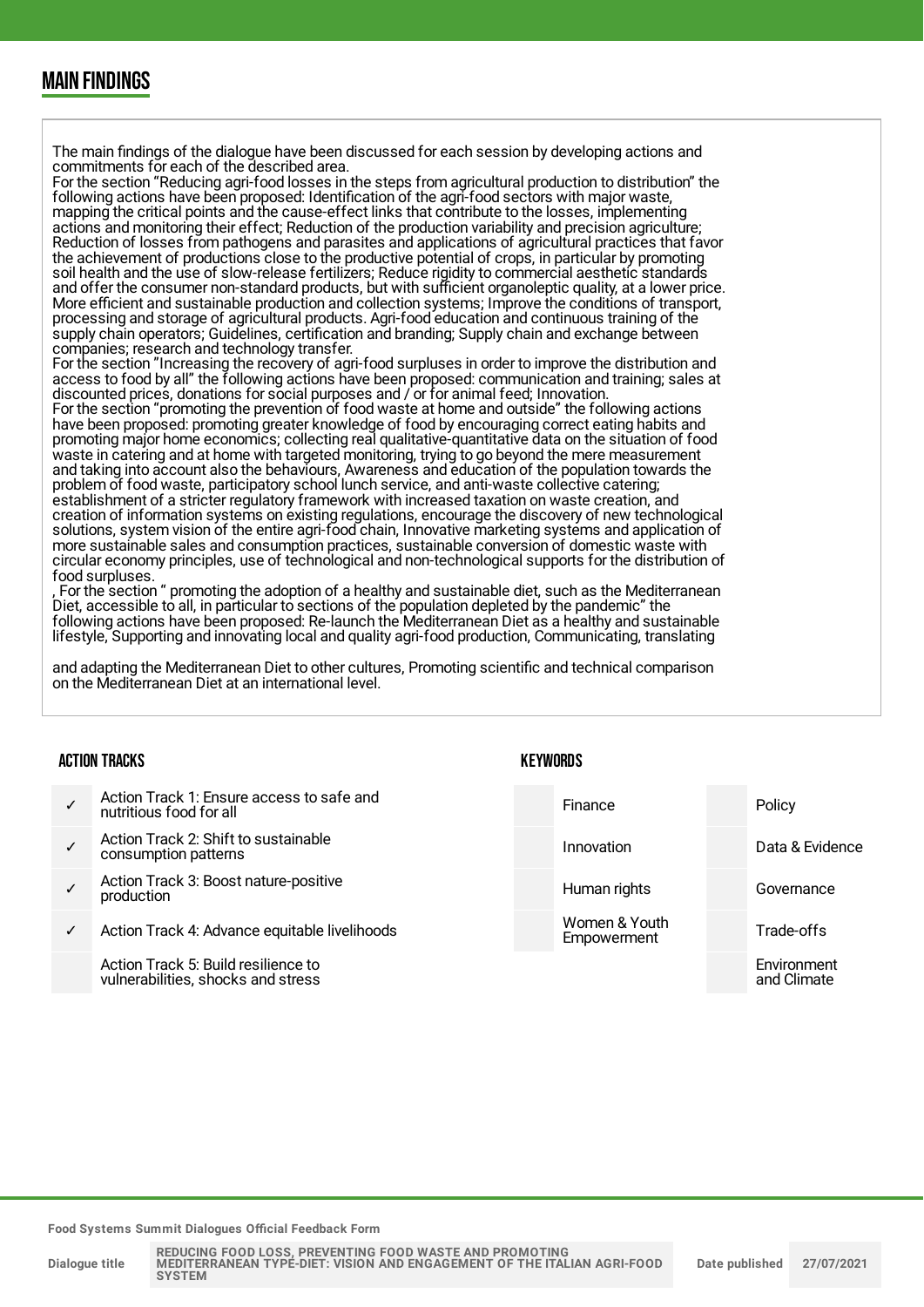### OUTCOMESFOR EACH DISCUSSION TOPIC- 1/2

See above

#### ACTION TRACKS

Action Track 1: Ensure access to safe and nutritious food for all

Action Track 2: Shift to sustainable consumption patterns

Action Track 3: Boost nature-positive production

Action Track 4: Advance equitable livelihoods

Action Track 5: Build resilience to vulnerabilities, shocks and stress



**Food Systems Summit Dialogues Official Feedback Form**

**Dialogue title**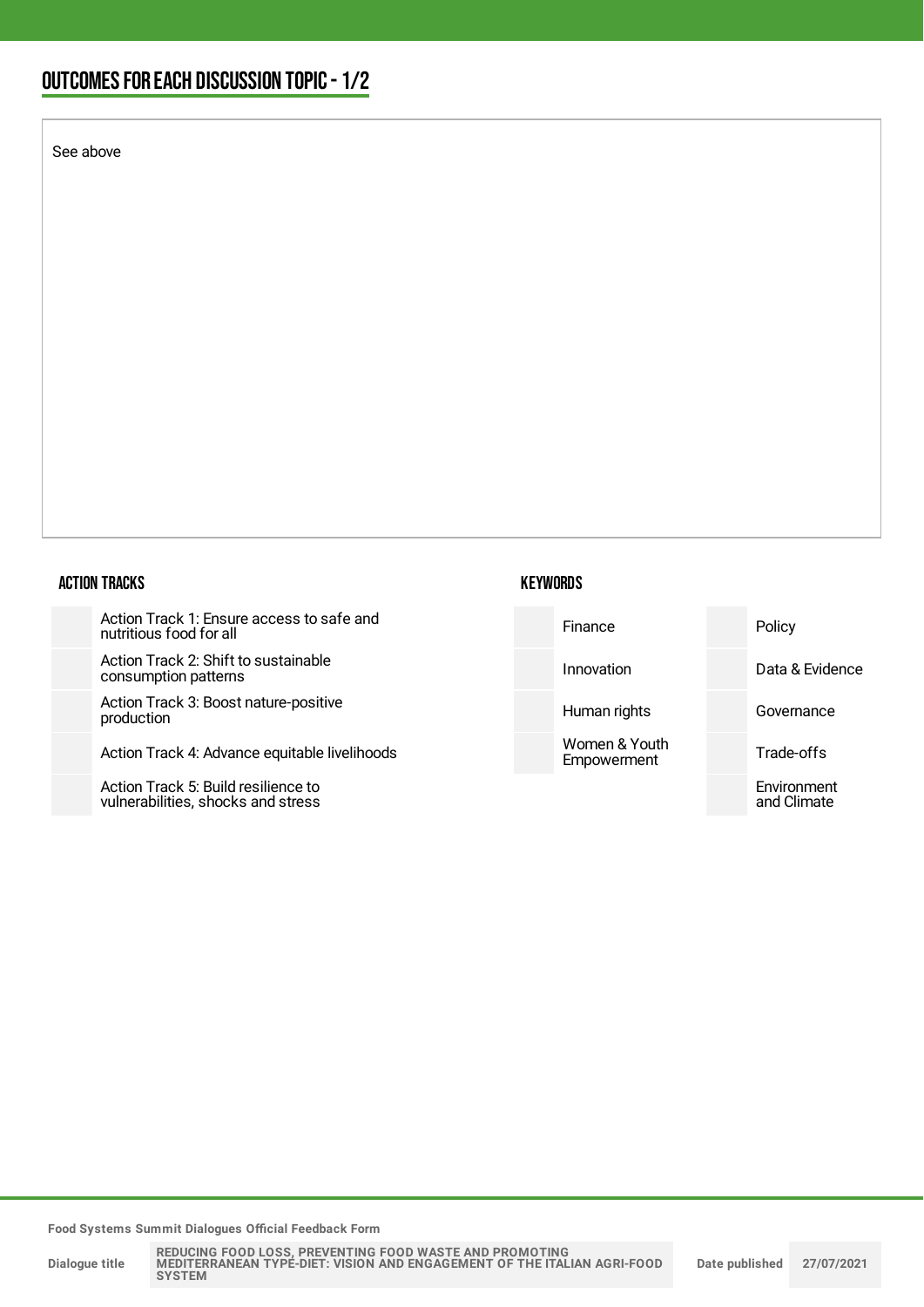#### ACTION TRACKS

Action Track 1: Ensure access to safe nutritious food for all

Action Track 2: Shift to sustainable consumption patterns

Action Track 3: Boost nature-positive production

Action Track 4: Advance equitable liveli

Action Track 5: Build resilience to vulnerabilities, shocks and stress

|        | <b>KEYWORDS</b>              |                            |
|--------|------------------------------|----------------------------|
| and    | Finance                      | Policy                     |
|        | Innovation                   | Data & Evidence            |
|        | Human rights                 | Governance                 |
| ihoods | Women & Youth<br>Empowerment | Trade-offs                 |
|        |                              | Environment<br>and Climate |

**Food Systems Summit Dialogues Official Feedback Form**

**Dialogue title**